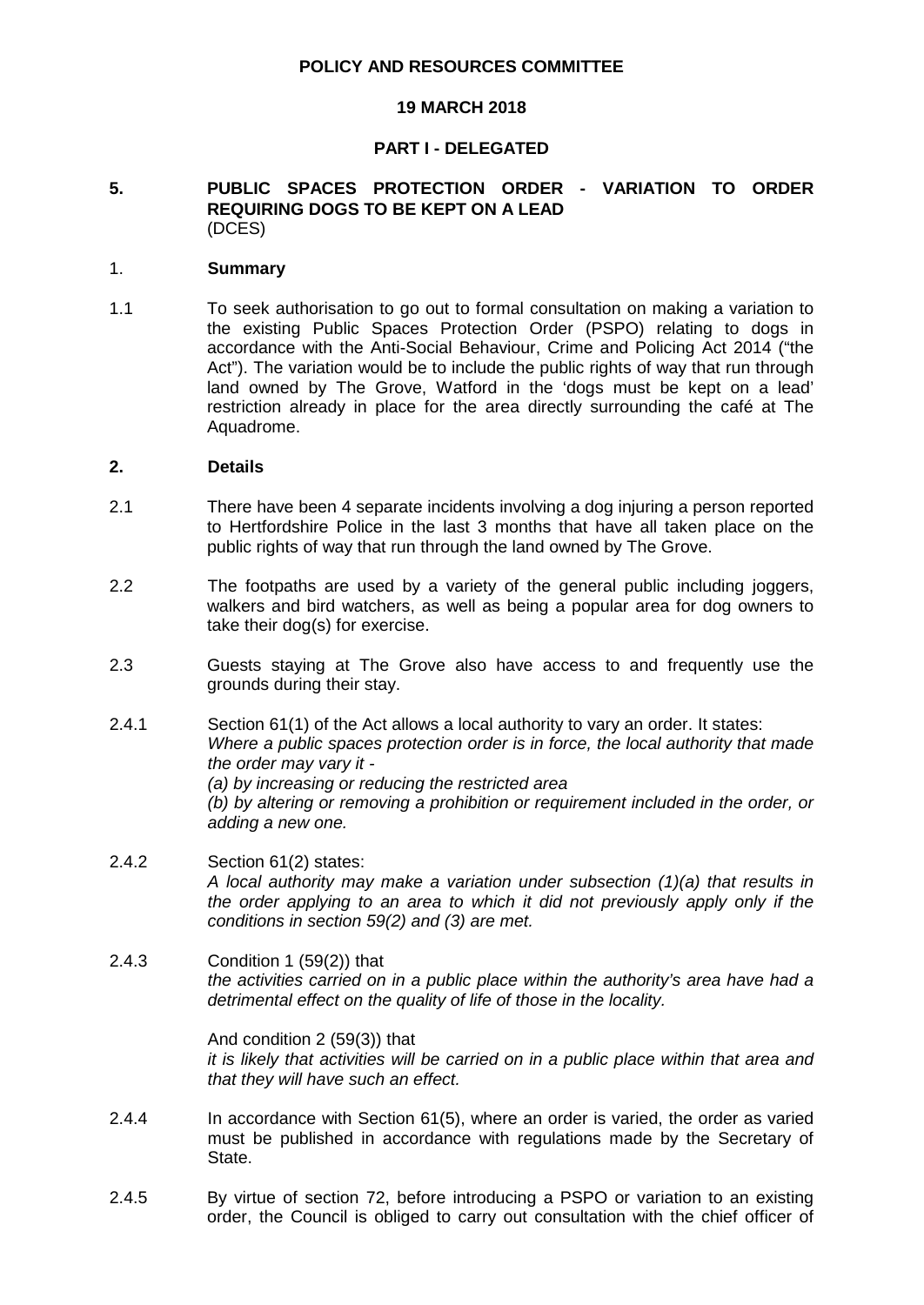police, the local policing body, community representatives and owners/occupiers of land covered within the order. A full consultation with all of the mentioned agencies was undertaken in 2015 when the original order was proposed. Officers suggest a consultation to the public is carried out as the local policing body and the land owners have given a verbal agreement to this proposal. The suggested time for a consultation is 4-6 weeks.

- 2.5 It is envisaged the consultation can be publicised through the Council's website, Facebook, Twitter, Owl and press releases to local media. Notices can also be placed at entry/exit points of the footpaths and hard copies delivered to properties within and around the restricted area.
- 2.6 Officers suggest the restriction begins from the white footbridge (coming from Hempstead Road) as shown on Appendix 1 and highlighted in red, as this is an easy landmark for the public to recognise. It is also suggested that the network of footpaths, also shown on Appendix 1, are included in the restriction as the footpaths are linked together but all have different identification numbers. Including the whole network will make it simpler for the public to identify when they are in a restriction zone, thus avoiding un-necessary confusion.
- 2.7 The footpaths that the proposed variation refers to are: (i) Footpath Sarratt 050 and (ii) Footpaths Sarratt 070, Sarratt 071, Sarratt 074, Sarratt 076, Sarratt 077, Sarratt 077A and Sarratt 078.

## **3. Options/Reasons for Recommendation**

- 3.1 The number of reported incidents in a short timeframe indicates that this is an area of concern with regards to irresponsible dog owners. The PSPO in force does include a restriction where dog owners can be directed to put their dogs on a lead by an authorised officer if their dog is considered to be causing a nuisance or acting aggressively. However, an officer has to be present to witness these incidents as they happen.
- 3.2 Action in the form of Community Protection Notice Warnings (CPNW) and Community Protection Notices (CPN) can be taken in some cases and action may be taken in some cases using the Dangerous Dogs Act 1991, but only if the dog owner is known. In most circumstances the dog owner is unknown meaning enforcement action cannot be taken.
- 3.3 The Grove is keen to work with the police and local authority. They have many high profile guests staying who have full use of the facilities including the grounds. The England football team train there and they host international sporting tournaments such as PGA Golf. The Grove was also the chosen venue for the Bilderberg meeting where it hosted international Government Officials. The safety of their guests is paramount to them and they are willing to explore all avenues to reduce risk of injury, especially from external sources. Any negative publicity relating to a guest being injured by a dog whilst on their grounds would have a detrimental effect on their reputation.
- 3.4 Officers and the police are concerned there is risk of a serious incident occurring if measures are not put in place in the area. Requiring all dogs to be kept on a lead when on the footpaths will reduce the risk and offer better protection to all members of the public using the footpaths as well as guests and visitors to The Grove.
- 3.5 The alternative would be to not add this variation, rely on existing legislation and risk a serious incident occurring.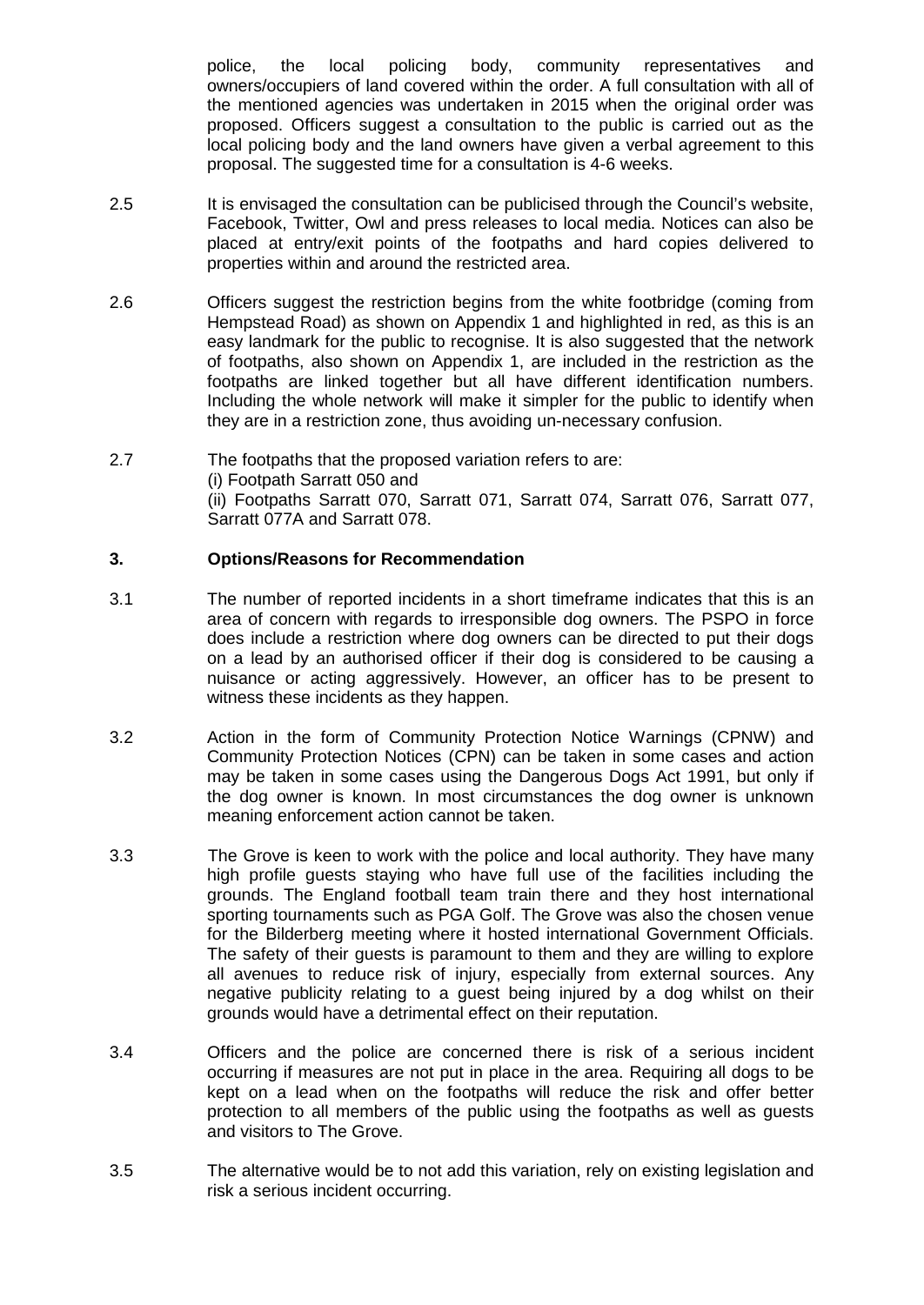# **4. Policy/Budget Reference and Implications**

- 4.1 The recommendations in this report are not within the Council's agreed policy and budgets.
- 4.2 The purpose of this proposed policy is to address dog anti-social behaviour due to irresponsible dog owners.
- 4.3 Officers propose to approach The Grove to fund the cost of the additional signage if the consultation for the variation is agreed. The template for the signs is already with the supplier used for the original signs so the new signage will be in line with existing signage.

## **5 Customer Services Centre and Public Health Implications**

- 5.1 None specific.
- 6. Financial Implications
- 6.1 Offences under a PSPO can be dealt with by issuing a Fixed Penalty Notice (FPN) of up to £100. The current FPN penalty for the existing PSPO is £75 and it is suggested the same level is kept.
- 6.2 There will be minimal cost associated with going to consultation.

# **7. Legal Implications**

- 7.1 The Legal Department have been consulted on the proposed variation to the order.
- 7.2 It is essential that all procedural requirements for making the variation are followed including consultation and publication to ensure the variation cannot be subsequently challenged.
- 7.3 Incidents leading to unpaid FPNs would be referred to the Legal Department.

## **8. Equal Opportunities Implications**

8.1 It is proposed that Assistance dogs will be exempted as in the existing PSPO

## *Relevance Test*

| Has a relevance test been completed for Equality Impact?                        | No. |
|---------------------------------------------------------------------------------|-----|
| Did the relevance test conclude a full impact assessment   N/A<br>was required? |     |

## **9. Staffing Implications**

- 9.1 Existing Enforcement Officers within Environmental Protection, Environmental Health and the Police Community Support Officers (PCSOs) will continue to be utilised.
- 9.2 Officers will suggest that grounds staff employed by The Grove who are based on site be trained and authorised to issue FPNs (costs to be covered by The Grove). This will reduce additional areas to cover for existing Council Enforcement Officers.